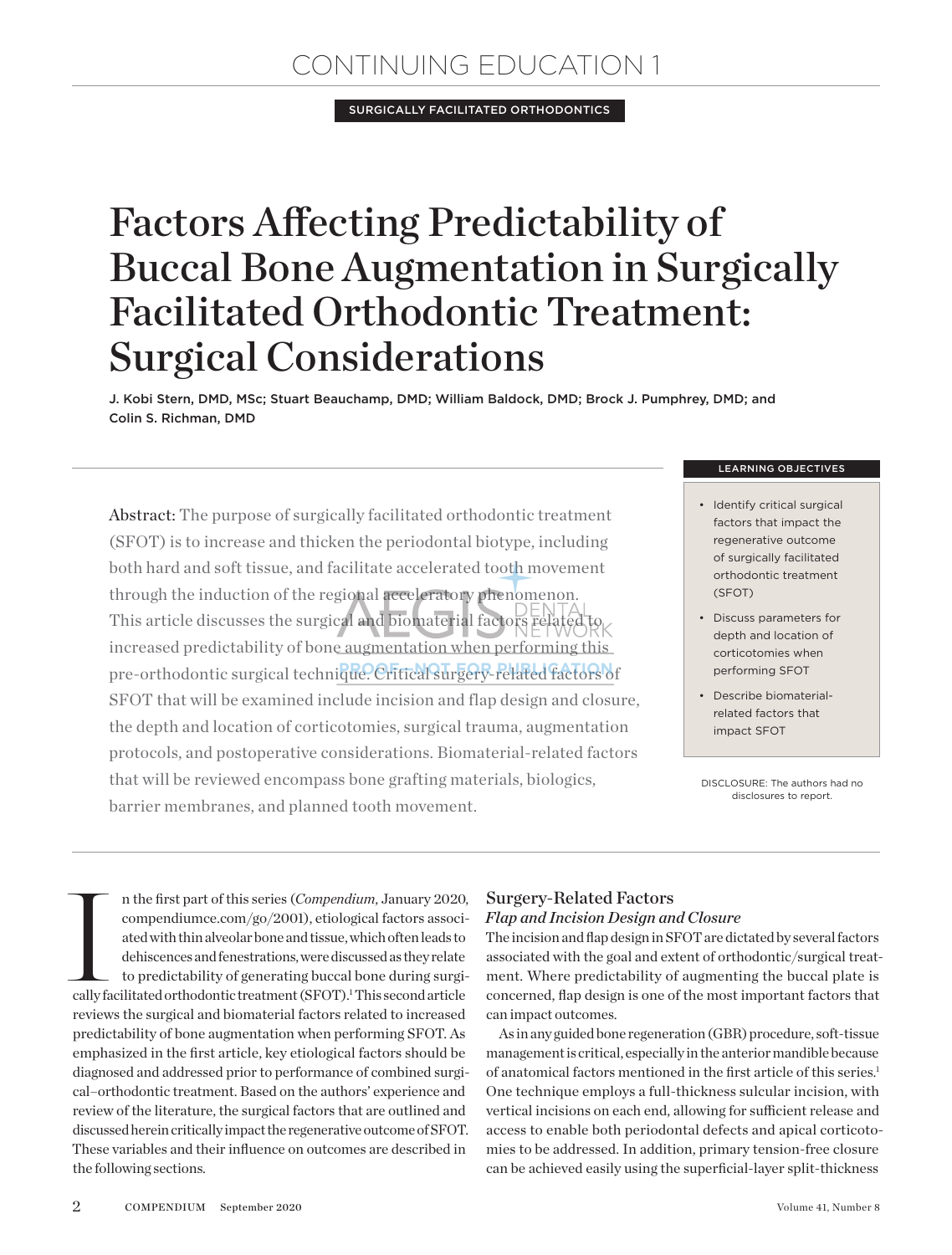flap technique.<sup>2</sup> If sufficient access and flap release can be obtained, an envelope flap without any vertical incisions also can be utilized (Figure 1). Note that the closure of incisions in this technique is different than in the classic GBR procedure<sup>3</sup> due to the presence of papillae and root surface in between the facial and lingual flaps. A superficial split is made horizontally through the periosteum and into the submucosal tissue from one end of the flap to the other. This technique allows for easy suturing and avoidance of the forming of any sloughing or clefts throughout the course of healing due to good adaptation of flap margins.

Another common incision design used in SFOT is the papillasparing incision in which the papillae are not reflected and a straight horizontal incision is made level with the mid-facial margin (Figure 2).4 The objectives of this flap design are to provide access to the bone for corticotomies and to preserve the height and volume of interproximal tissues.5 This conservative approach avoids any future loss of interproximal tissue and allows for easy access in the presence of orthodontic brackets. Its main disadvantage, besides limited surgical access to bone defects and limited severance of circular periodontal ligament (PDL) fibers involved in postoperative rebound, is compromised closure whereby the connective tissue margins of the flap may overlap the epithelium of nonelevated papillae. This shortcoming can be critical to the final outcome, because it may result in flap dehiscence, further gingival recession, and loss of biomaterial due to exposure. If this technique is used, thorough de-epithelialization of interproximal tissue is recommended to achieve root coverage and primary secure closure. To better allow for tension-free primary closure, the use of vertical incisions and extending the flap past the apical corticotomies are recommended.

Another technique known as piezocision has been advocated as a minimally invasive alternative. It involves the use of a piezosurgery unit to create corticotomies, and it avoids the reflection of a soft-tissue flap.<sup>6</sup> This technique, however, has some disadvantages, including the lack of visualization necessary for creating precise corticotomies and limited tissue release, which may affect predictability of bone augmentation.<sup>6</sup> In addition, the piezocision procedure may lead to an increase in iatrogenic root resorption when used with orthodontic forces.7

#### *Depth and Location of Corticotomies*

Alveolar corticotomies are surgical interventions that are limited to the cortical portion of the alveolar bone. The corticotomy incision pierces one cortical layer while also minimally penetrating the underlying bone marrow.

Wang et al demonstrated in rats that tooth sites subjected to corticotomy procedures revealed significantly more osteoclastic activity at 3 days post-treatment compared with untreated sites.<sup>8</sup> In the corticotomy group, the alveolar bone surrounding the dental roots was replaced with multicellular tissue at 21 days. At that time, it was noted that increased concentration of transforming growth factor beta-1, vascular endothelial growth factor, and osteocalcin was found at the mesial border of bone in the corticotomy, whereas a diffuse pattern was observed in the non-corticotomy group.8 Similar changes were noted by Baloul et al.<sup>9</sup> This evidence supports the fact that corticotomies and associated tooth movement not only affect the bone remodeling to allow faster tooth movement but also promote subsequent enhanced bone regeneration around those sites.

To the best of the authors' knowledge there are no published guidelines or studies suggesting an ideal depth or location for corticotomy bone cuts. Wilcko et al suggested corticotomy placement exclusively in alveolar bone, avoiding engaging PDL space or cementum.5,10 Their typical design includes vertical incisions between tooth roots, connected apically with a horizontal bone incision.5 Wherever possible, small micro-perforations using a small round bur, for example a #1 round bur, are placed in the adjacent alveolar bone. They further suggested including similar bone incisions on the lingual side of the tooth.<sup>5</sup> This was cal corticotomies are O predicated on their understanding that the regional acceleratory phenomenon (RAP), which is a bone remodeling phase that leads to osseous demineralization surrounding the area of cortication, extends for a radius of approximately 8 mm.<sup>5</sup> They further suggested that to achieve complete osteopenic changes around the tooth intending to be moved, both buccal and lingual corticotomies are indicated.5

> Cohen and Buschang et al demonstrated a relationship between the intensity of the RAP effect and the depth of corticotomy in the area. They found that the greater the depth of the corticotomy into medullary bone, the more profound the RAP effect impacting bone



Fig 1. An envelope flap design for SFOT, reflecting the interproximal tissue. Fig 2. An envelope flap with a papilla-sparing incision design, leaving the interproximal tissue intact.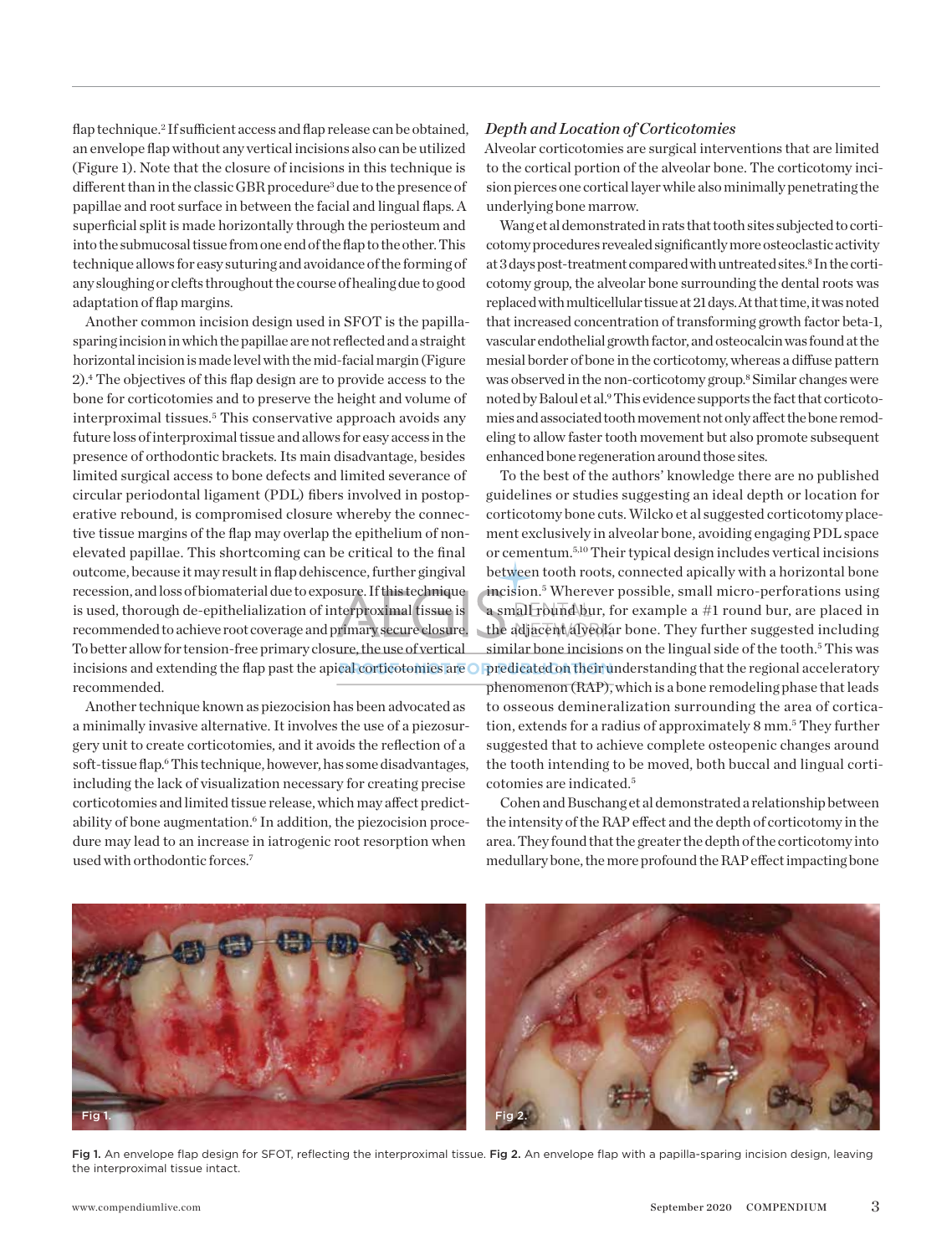

Fig 3 through Fig 8. SFOT used to achieve expansion and decrowding. Fig 3: CBCT, front view, preoperative. Fig 4: CBCT, sagittal view, preoperative. Fig 5: Clinical photograph, preoperative. Fig 6: CBCT, front view, postoperative. Fig 7: CBCT, sagittal view, postoperative. Fig 8: Clinical photograph, postoperative. Note the new bone generation mostly at the apical portion as well as the improved and more coronal positioning of gingival margins with a stable and robust clinical outcome.

remodeling and tooth movement with accompanying stimulation of growth factors.<sup>11</sup>

Thus, it is important for both the surgeon and the orthodontist **O** bone regeneration, it to accurately review the extent of the intended tooth movement; this, in turn, may help the surgeon decide on the depth and location of the appropriate corticotomies. In addition, the corticotomies must extend into the medullary bone to allow for increased blood supply to the grafted sites, thus enhancing graft turnover and new bone formation.

#### *Rotary Versus Piezo Surgical Trauma*

In 2004, Robiony et al introduced a new osseous technique involving a piezoelectric surgery device to create osteotomies as an alternative to using rotary instruments.<sup>12</sup> One of the main advantages of using a piezosurgical unit is that it works only on mineralized tissues, sparing soft tissues and their blood supply. In addition, compared with rotary instruments the cuts are much finer and less traumatic to osteocytes resulting in more favorable osseous repair and remodeling.<sup>13-15</sup>

A split-mouth animal study evaluated corticotomy-facilitated orthodontics using piezosurgery instrumentation versus rotary instruments with regard to speed of tooth movement.16 The results showed that tooth movement was 1.6 times faster on the rotary instrumentation side compared to the side using the piezosurgery device. The researchers postulated that rotary instruments induced more trauma to the bone, aggravating the tissue reaction and leading to faster orthodontic tooth movement.16 It has also been shown that RAP-induced orthodontic tooth movement is associated with more active and extensive bone remodeling.<sup>17</sup>

### **DENTAL**

Although faster tooth movement resulting in increased stimulation of cytokine and growth factor secretion may indirectly impact bone regeneration, it is unclear if this favorable effect surpasses the deleterious influence rotary burs have on osseous vitality, repair, and remodeling compared with piezoelectric surgery.14,18

#### *Amount of Augmentation Required*

Little scientific evidence currently exists to definitively address the topic of how much augmentation is required when performing SFOT, and much research is needed in this regard. Nonetheless, it is the authors' opinion that the amount of augmentation needed is dependent on the extent and direction of the anticipated tooth movement. Thus, an interdisciplinary approach should include thorough discussion with the orthodontist to determine the amount and direction of expected tooth movement.

Factors involved in determining the extent of bone augmentation include: resolution of cone-beam computed tomography (CBCT) scans in regard to detecting buccal bone thickness, potential loss of grafting material at coronal parts due to tension and suturing, future resorption of graft material due to lack of blood supply in the dehisced area, host response, and amount of tipping tooth movement utilized.

From observation of GBR procedures, clinicians have learned that during the course of healing, resorption of original graft material placed during the procedure can be expected.19 A review of GBR procedures showed that approximately 33.8% of original graft material was resorbed after 6 months.19 This same consequence is likely applicable to SFOT; thus, over-grafting the buccal plate may compensate for future resorption and graft displacement and allow for greater postoperative tissue thickness and stability. Although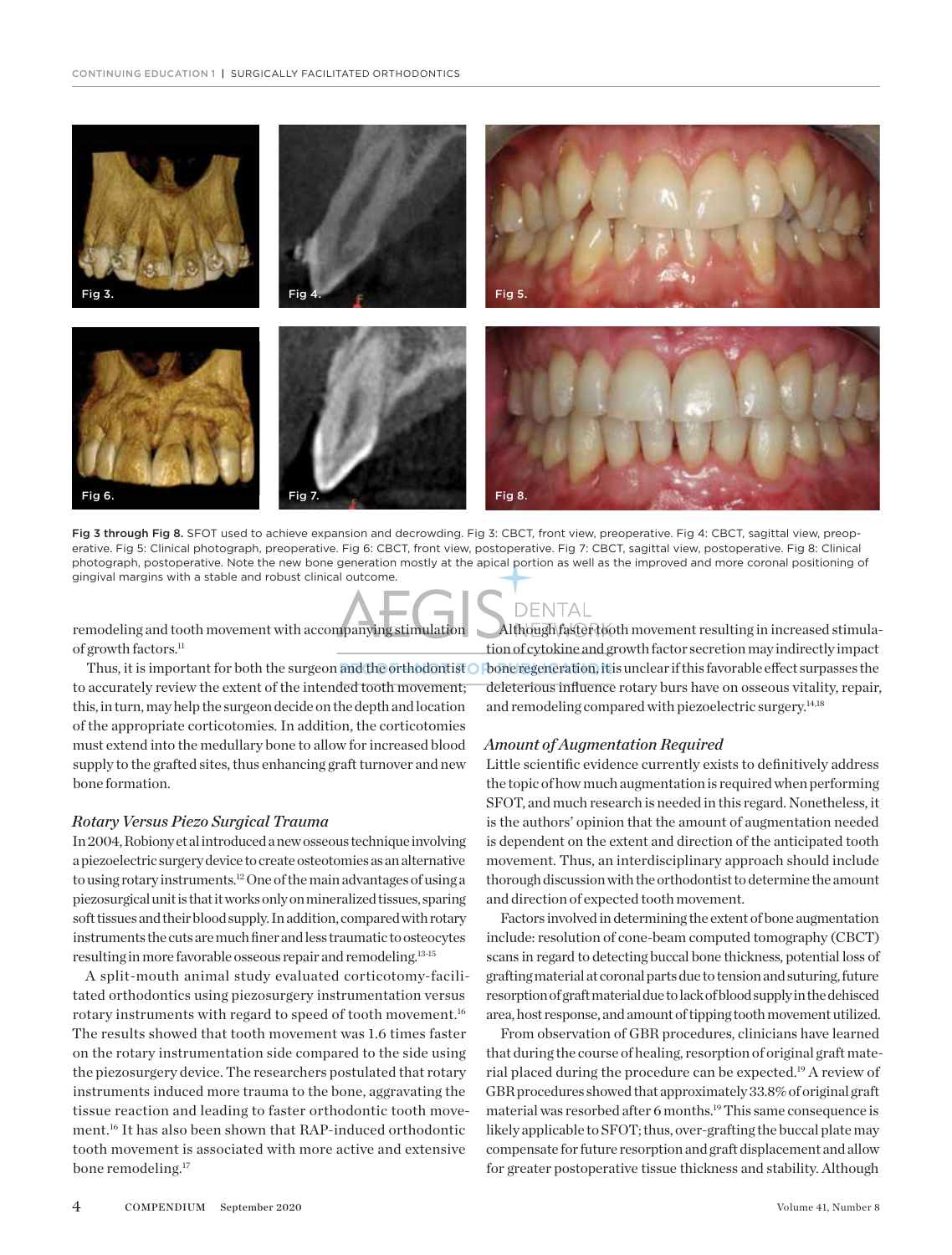some displacement of graft material may occur such that more new bone generation may be noted at the apical portion than elsewhere, tipping teeth facially in the anterior mandible without augmentation can result in greater bone and tissue loss compared to performing simultaneous augmentation.20

Figure 3 through Figure 8 illustrate an SFOT case where expansion and decrowding were achieved. Although increased osseous thickness was gained mostly at the apical portion of the teeth, these images clearly demonstrate that stable and robust gingival margins were established post-orthodontic treatment. This case also shows that the simultaneous use of grafting allows prevention of tissue loss that typically occurs with significant decrowding and expansion.<sup>20</sup>

#### *Postoperative Protocol*

Short-term post-treatment protocols include use of prophylactic antibiotic therapy, nonsteroidal plus acetaminophen analgesic medications, and a chlorhexidine oral rinse for 2 weeks. There is debate over the possible negative effect of using a nonsteroidal anti-inflammatory drug (NSAID) post-SFOT. Adverse effects of NSAIDs on bone healing in general and on osteoblast activity in particular have been reported and include modulating the growth, differentiation, maturation, and adhesion of osteoblasts, which are essential cell activities associated with bone healing.21-23

An inhibition of wound healing processes and associated inflammation that could be deleterious in bone remodeling, which is important to note especially for patients on long-term NSAID use, has also been suggested.21-23 The present authors, however, conclude that, in correlation with their clinical experience, shorting and formation. Wheatley et al determined that short-term or low-dose NSAID use did not affect union rates in orthopedic fractures.24 In addition, clinicians should consider that some NSAIDs, such as ibuprofen, have been shown to have fewer adverse effects on bone metabolism compared to other NSAIDs.<sup>21</sup>

#### *Postoperative Complications*

While there appears to be limited data available relative to complications noted in patients treated with SFOT, in the authors' experience potential complications include postoperative infection, sloughing of the soft tissue leading to exposure, and exfoliation of the bone graft material. (Below, in the "Use and Type of Membrane" section, an SFOT case depicts the use of acellular dermal matrix and subsequent sloughing of the soft tissue postoperatively.) With appropriate management, however, most areas will heal uneventfully.

In the case of postoperative infection, it is recommended that it be managed in a similar protocol established for membrane exposure and infection around GBR sites.25 More specifically, if there is clear evidence of infection, such as purulence and swelling around the biomaterial used, irrigation and removal of the infected material are indicated in addition to systemic antibiotic therapy.<sup>26</sup> Regarding the sloughing of soft tissue or exposure of biomaterial, the consequence is gingival recession/reduced bone thickness in the area where the tissue loss occurred. No intervention currently is indicated other than palliative treatment. Once orthodontic therapy is complete, the recession can be addressed with the use of an autogenous connective

tissue graft; however, facial bone thickness will still be compromised. As for root resorption as a post-orthodontic sequelae, although it can occur after an SFOT procedure, the likelihood of this is actually lower than with traditional orthodontic therapy.<sup>17,27</sup>

#### Biomaterial-Related Factors *Type of Bone Grafting Material*

The most commonly used biomaterials in augmentation procedures include autogenous bone, demineralized freeze-dried bone allograft (DFDBA), deproteinized bovine bone, or a combination of materials. However, little evidence is found that compares the use of one grafting material versus another in SFOT. In general, since it is placed in a non-contained defect, the biomaterial should have adequate long-term space-maintaining capabilities. Previous reports on SFOT utilized a biomaterial with limited space-maintaining capabilities like DFDBA and showed inconsistent results.<sup>28</sup>

term usage of NSAIDs will not have such impact on bone remodel-O **Fin non-contained defects. Based on its application and associated** An alternative biomaterial that may have better space-maintaining capabilities due to its slow resorbing characteristics with delayed graft turnover is deproteinized bovine bone matrix (DBBM). Although this material is slow to resorb, it is still possible to move a tooth into an area of an alveolar ridge that has previously been augmented with DBBM.29 Again, data and research are largely lacking, however histological evidence of new bone formation has been reported.<sup>30</sup> Biopsies taken in a private practice 1-year post-SFOT with DBBM have shown the DBBM incorporated into the newly formed bone (Figure 9). DBBM is a slower-resorbing material compared to DFDBA and, therefore, should provide superior longevity of space maintenance, especially when used outcomes in other augmentation techniques reported previously, it can be concluded that DBBM has better potential to enhance the regenerative outcome of a non-contained alveolar defect compared with other commonly used biomaterials.<sup>31</sup>



Fig 9. Histology slide 1-year post-SFOT showing deproteinized bovine bone mineral incorporated within newly formed bone.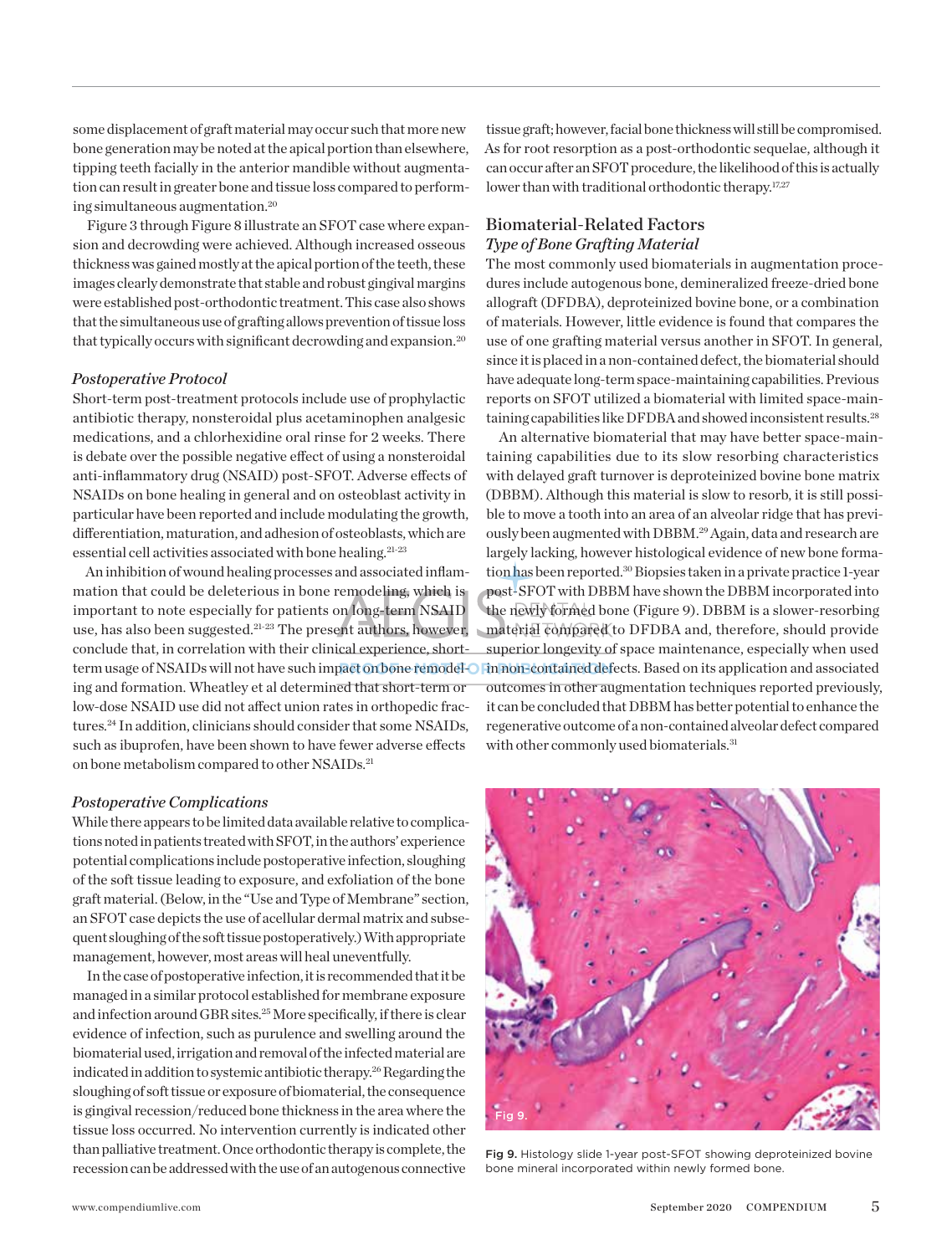#### *Biologics*

Although very little evidence supporting the use of biologics during SFOT can be found in the literature, the same treatment decision strategies and rationale for their incorporation during guided bone and tissue regeneration may be applied to their use in SFOT. The most documented biologics are platelet-derived growth factorbeta (PDGF-BB), enamel matrix derivative (EMD), and autologous blood-derived products, ie, platelet-rich plasma (PRP) and platelet-rich fibrin (PRF).31-36 While conflicting evidence related to autologous products and their use in bone regeneration can be found,<sup>37</sup> a recent systematic review by Ghanaati et al supported the use of PRF in bone and tissue regeneration and concluded in its favor.38

According to Ghanaati's review, multiple studies and indications, such as the comparison of socket preservation and ridge augmentation both with and without PRF, were examined, and significant enhancement of new bone formation was reported compared to healing without PRF. Of 101 patients diagnosed with medicationrelated osteonecrosis of the jaw that were treated with PRF, 96 experienced re-epithelialization and bone regeneration. Regarding periodontal regeneration, PRF alone or its combination with biomaterials significantly improved pocket depth and attachment loss compared to treatment without PRF. More than 70% of the patients were part of studies with a high level of scientific evidence (randomized and controlled prospective studies).38

Because the primary goal of SFOT is to augment and regenerate thin, lost, or missing tissue and bone around teeth undergoing orthodontic tooth movement, the authors believe it would seem logical to apply to SFOT the wound healing principles learned from guided tissue and bone regeneration and its enhancement through the use of biologics. The incorporation of different biologics serving as proliferating and differentiating agents may not only directly affect bone and tissue regeneration but also enhance angiogenesis, recruitment of cells, and soft-tissue healing, which are so critical to the overall regenerative outcome. When examined in periodontal regeneration, PDGF-BB demonstrated in both animal and human studies the ability to promote bone, cementum, and PDL regeneration in periodontal defects.<sup>39,40</sup> Overall, several reports showed greater bone formation, reduced healing times, and enhancement in the regeneration process with PDGF-BB when compared to control groups.33-35 In addition, reports of GBR without the use of a membrane showed enhanced outcomes when PDGF-BB was mixed with a xenograft to augment the alveolar ridge in a minimally invasive regenerative procedure.31,34

With regard to EMD, multiple reports have shown favorable outcomes in periodontal regeneration, resulting in new bone, PDL, and cementum formation.32 In addition, Schwartz and colleagues demonstrated that EMD stimulates proliferation of pre-osteoblasts and differentiation of osteoblast-like cells, as well as proliferation and differentiation of normal osteoblasts.41 With this in mind, incorporating EMD into bone biomaterial in SFOT can potentially further enhance both periodontal and bone regeneration.

Currently, platelet-derived concentrates such as PRF and PRP have been shown to enhance soft-tissue healing, which indirectly



Fig 10 through Fig 13. ADM used as a membrane. Fig 10: Intraoperative photograph. Fig 11: Note the added thickness at the time of closure. Fig 12: Note tissue sloughing around teeth Nos. 24 and 25. Fig 13: Due to tissue sloughing, outcome was compromised with gingival recession and reduced tissue thickness.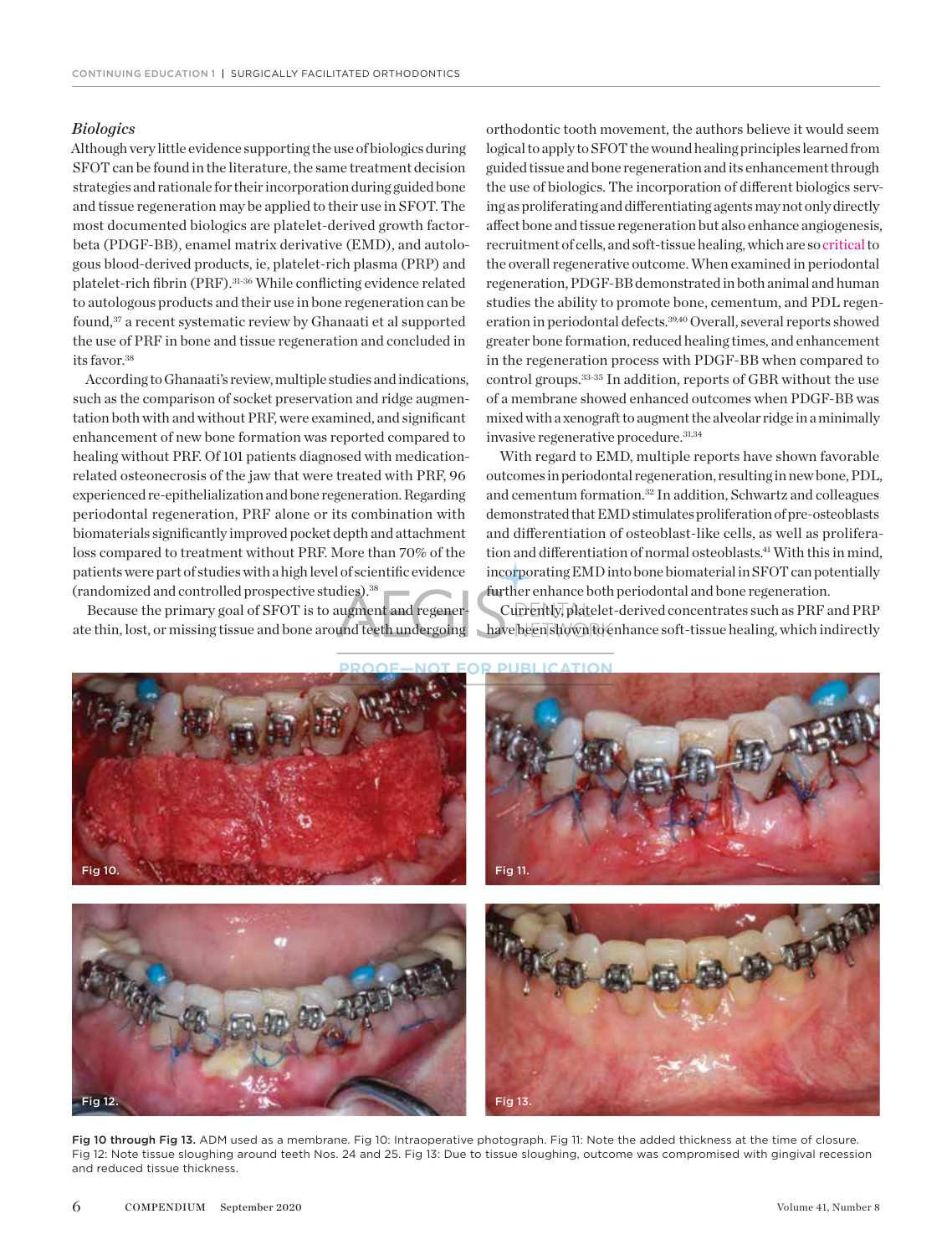can create a better environment for bone growth.<sup>31-36,38</sup> In summary, although limited evidence can be found for the utilization of bone biomaterial in combination with biologics for SFOT, given their well-documented enhancement capabilities when used in bone and tissue regeneration, these materials appear to have the potential to improve and enhance the regenerative outcomes of SFOT, particularly in compromised sites with limited blood supply and thin tissue.

Temmerman et al in 2016 showed less bone dehiscence postextraction around sockets filled with leucocyte- and platelet-rich fibrin (L-PRF) plugs versus control sockets left to heal naturally.<sup>36</sup> They reported significant differences for total width reduction between test (-22.84%) and control (-51.92%) sites at 1 mm below crest level. In addition, significant differences were found for socket fill (visible mineralized bone) between test (94.7%) and control (63.3%) sites 3 months post-extraction. The addition of L-PRF is straightforward and can also potentially accelerate wound healing and reduce post-surgical pain to improve overall treatment.<sup>42</sup>

In light of this information, in SFOT cases where blood supply and tissue thickness are compromised, the incorporation of hostmodulating biologics such as PRF or PDGF-BB to improve angiogenesis may help avoid possible complications and enhance the final regenerative outcomes.

#### *Use and Type of Membrane*

In general, the use of barrier membranes has been advocated for bone augmentation procedures to achieve both wound stability and space maintenance. It should be noted that when a flap is raised for grafting of the buccal plate, there is no containment of **ORGE PUBLICATION** the graft material, which further emphasizes the importance of a membrane. Although extensive evidence has been accumulated regarding SFOT, the evidence related to the use of membranes to cover and contain the graft is limited. Based on clinical experience of treating SFOT using acellular dermal matrix (ADM) membrane, the authors suggest that a membrane is beneficial and recommend that its use be incorporated into SFOT.<sup>43</sup>

The poor hydrophilicity of ADM may put this type of membrane at risk for postoperative soft-tissue sloughing and graft exposure, resulting in compromised bone thickness and gingival recession (Figure 10 through Figure 13). In addition, long-term outcomes of ADM have shown the membrane to decrease and shrink after several years post-surgery.<sup>44,45</sup> In 2004, Harris evaluated a 4-year outcome of dermal matrix and found that the mean degree of root coverage dropped from an initial 93.4% to 65.8% after 4 years.<sup>44</sup>

Another membrane option is a sugar cross-linked collagen membrane, which is resorbed over a longer period of time than a non-cross-linked collagen membrane. This membrane has been shown to be an effective barrier for 6 months while also promoting the restoration of osseous defects with a bone filler.<sup>46</sup>

#### *Impact of Planned Tooth Movement*

Coscia et al showed that in SFOT cases, although no new bone generation occurred at the coronal third of anterior mandibular teeth, no further deterioration of periodontal support or recession occurred after proclination of the decompensated mandibular



Fig 14 and Fig 15. SFOT performed on buccal bone, preoperative (Fig 14) and postoperative (Fig 15) CBCT scans. Note the facial thickness added at the apical third despite the proclination of the decompensated mandibular incisors.



incisors.47 Figure 14 and Figure 15 document a case where the mandibular incisors were proclined, but new bone generation still took place at the apical third of the teeth. In cases where proclination is expected, the authors suggest that over-grafting of both soft and hard tissue may be indicated to compensate for the expected dehiscence and loss of thickness. In addition, because graft and wound stability are critical for success, extreme care should be taken with regard to flap release, membrane fixation/ stability, and closure.

Figure 16 and Figure 17 illustrate a case in which alveolar dehiscences were initially present on the facial aspect of the mandibular anterior teeth (Figure 16). SFOT was performed using ADM as a membrane/soft-tissue thickening agent to cover the deproteinized bovine bone minerals. After the membrane was stabilized via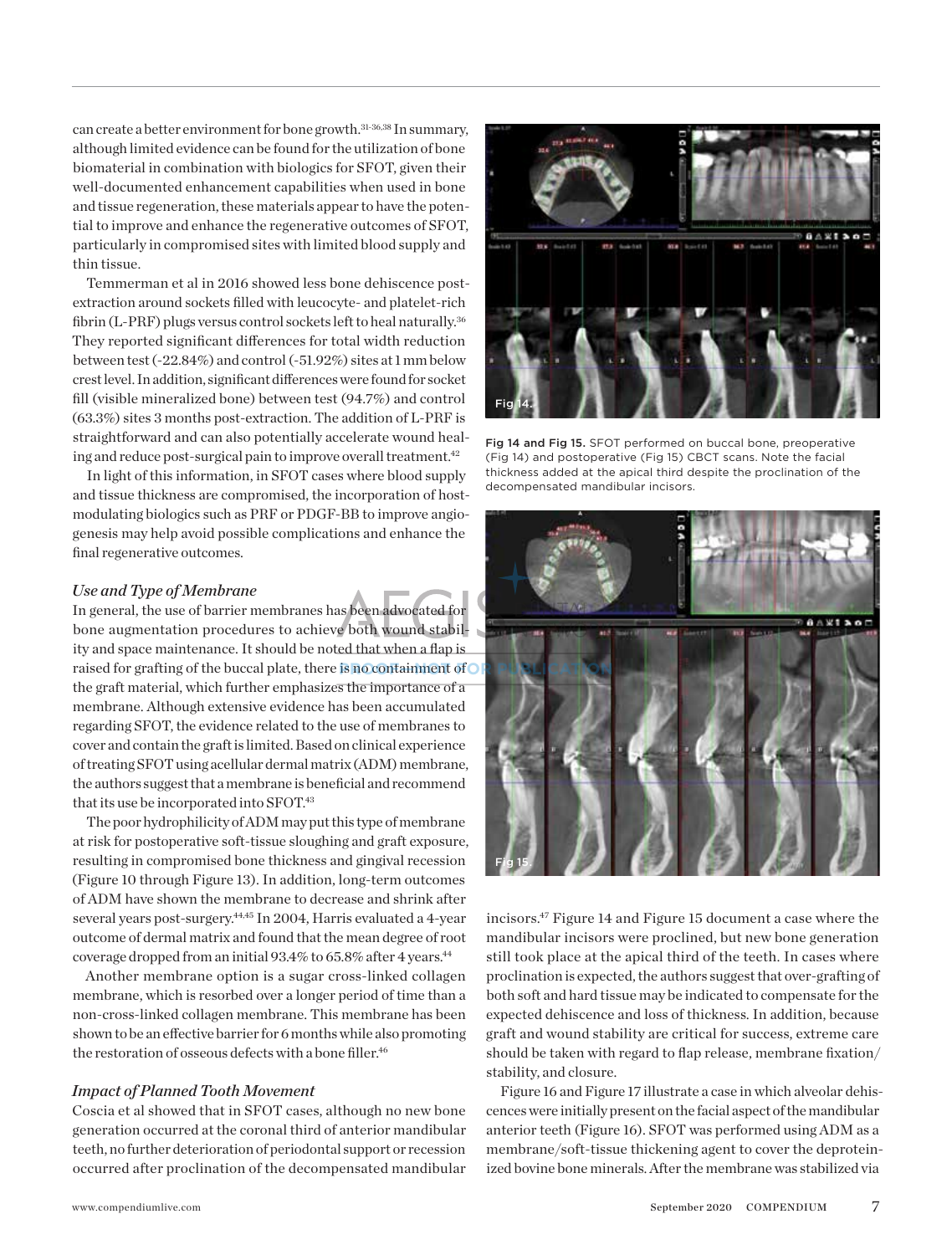periosteal sutures, a thick alveolar bone was generated (Figure 17). Although some dehiscences remained, the thickness of the bone that was originally present increased substantially. Similar to this case example, Coscia et al emphasized that although the facial bone volume occurs mainly in the mid and apical portions of the root, the final outcome is enhanced in terms of post-treatment tissue thickness and marginal stability.<sup>47</sup> However, if orthodontic tooth movement can be modified in terms of its mechanics where proclination of anterior teeth can be avoided, a more robust facial bone can be expected at the conclusion of treatment, as demonstrated in Figure 18 and Figure 19.48 As stated previously, coordination between the surgeon and orthodontist, as it relates to the extent and direction of planned tooth movement, is paramount in deciding the volume and location of augmentation required.<sup>49,50</sup>

#### *Outcome Measures and Timing*

In measuring success of SFOT, CBCT should be the standard means for evaluating the amount and positioning of bone regeneration post-therapy. In general, a scan should be taken no earlier than 6 months post-orthodontic therapy to allow osseous remineralization to occur. Clinically, as mentioned previously, the absence of or minimal gingival recession post-orthodontic treatment could serve as a suitable alternative measure of successful outcome even if bone regeneration was limited.47

#### Conclusion

SFOT may be an applicable treatment for patients demonstrating crowded dentition and tooth malalignment. A significant aspect of the corticotomy/augmentation approach is related to the accelerated tooth movement associated with the RAP. In a recent systematic review, Haas et al reported an average reduction of almost half the treatment time compared with conventional orthodontics.<sup>51</sup>

While the accelerated treatment time is a substantial benefit to patients, it is the authors' belief that the primary significance of SFOT is related to greater long-term periodontal support for the teeth and their associated mucogingival complexes in their new positions. This goal of enhancing bone and soft tissue also applies to long-term post-orthodontic tooth stability and reduced risk of future gingival recession often seen with conventional orthodontic treatment.<sup>52</sup>

In summary, several key surgical factors for improving regenerative outcomes of SFOT have been discussed. These include accurate diagnosis and thorough interdisciplinary treatment planning; suitable flap design, management, and closure; proper selection of biomaterials and their enhancement with biologics when indicated; and postoperative protocol. Additionally, as stated previously, $<sup>1</sup>$ </sup> primary etiological factors associated with thin alveolar bone must be diagnosed and addressed.





Fig 16 and Fig 17. Another case of SFOT performed on the buccal, preoperative (Fig 16) and postoperative (Fig 17). Note the robust facial thickness 6 months after orthodontic therapy. Fig 18 and Fig 19. Preoperative (Fig 18) and postoperative (Fig 19) CBCT scans of the case shown in Fig 16 and Fig 17. The postoperative CBCT was taken after SFOT and 6 months following the conclusion of orthodontic treatment. Note the added volume of bone post-treatment.



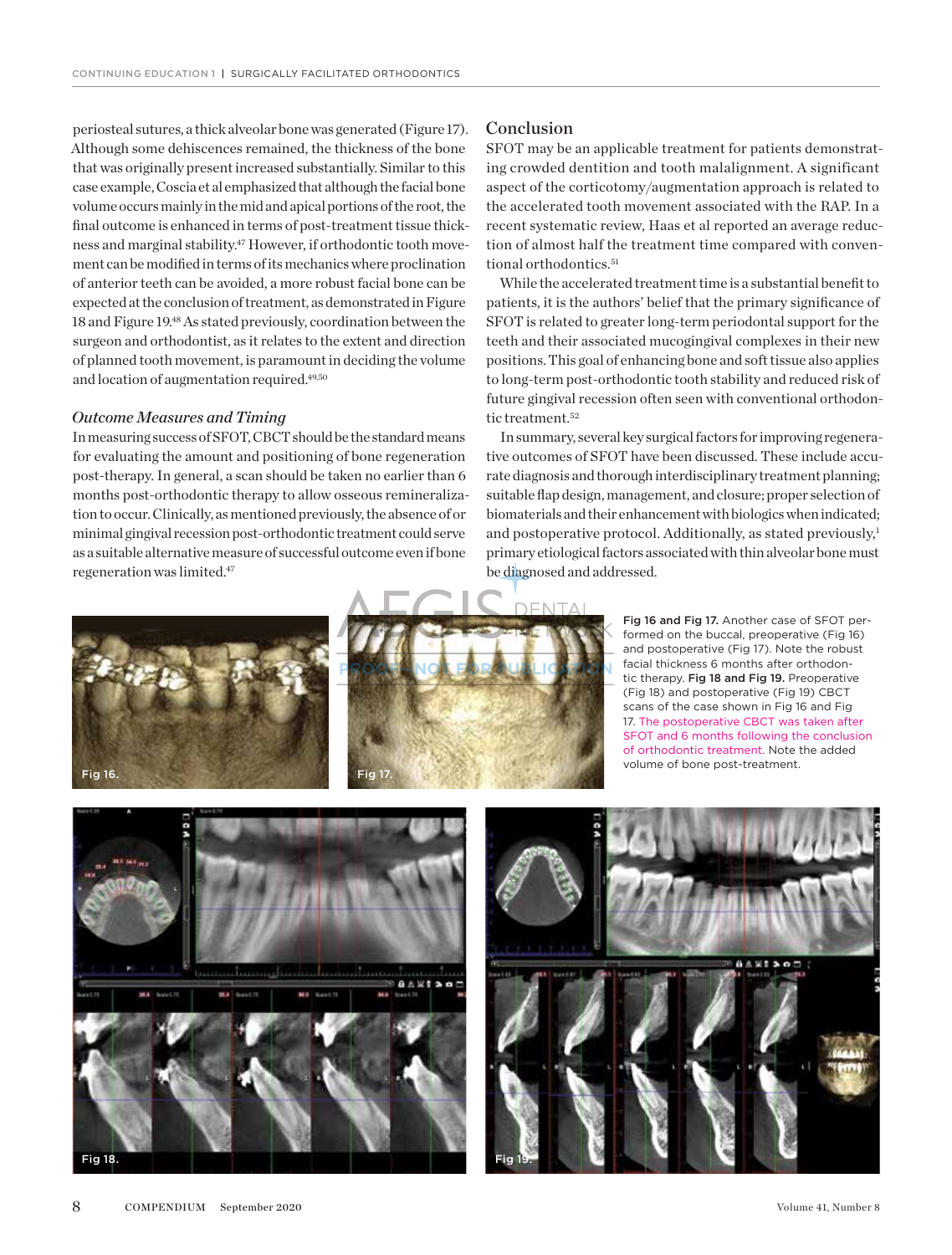#### ACKNOWLEDGMENT

The authors acknowledge and thank the orthodontists involved in the treatment of the cases shown in this article: Eladio DeLeon, Jr., DMD, MS; Daniel Levy, DDS, MS; Weston Fortson, DMD; Marielle Beauchamp, DMD; James Gray, DMD; and Steven C. Ricci, DDS, MS.

#### ABOUT THE AUTHORS

#### *J. Kobi Stern, DMD, MSc*

*Associate Professor, Department of Periodontics, Augusta University Dental College of Georgia, Augusta, Georgia* 

*Stuart Beauchamp, DMD Private Practice specializing in Periodontics, Ormond Beach, Florida*

*William Baldock, DMD*

*Periodontal Resident, Augusta University Dental College of Georgia, Augusta, Georgia*

*Brock J. Pumphrey, DMD Private Practice, Atlanta, Georgia*

*Colin S. Richman, DMD Private Practice specializing in Periodontics, Roswell, Georgia*

*Queries to the author regarding this course may be submitted to authorqueries@aegiscomm.com.*

#### REFERENCES

1. Beauchamp S, Richman CS, Baldock W, et al. Factors affecting predicability of buccal bone augmentation in surgically facilitated orthodontic treatment: etiological considerations. *Compend Contin Educ Dent*. 2020;41(1):18-23.

2. Greenwell H, Vance G, Munninger B, Johnston H. Superficial-layer split-thickness flap for maximal flap release and coronal positioning: a surgical technique. *Int J Periodontics Restorative Dent*. 2004;24(6):521-527.

3. Simion M, Trisi P, Piattelli A. Vertical ridge augmentation using a membrane technique associated with osseointegrated implants. *Int J Periodontics Restorative Dent*. 1994;14(6):496-511.

4. Greenstein G, Tarnow D. Using papillae-sparing incisions in the esthetic zone to restore form and function. *Compend Contin Educ Dent*. 2014;35(5):315-322.

5. Murphy KG, Wilcko MT, Wilcko WM, Ferguson DJ. Periodontal accelerated osteogenic orthodontics: a description of the surgical technique. *J Oral Maxillofac Surg*. 2009;67(10):2160-2166.

6. Dibart S, Sebaoun JD, Surmenian J. Piezocision: a minimally invasive, periodontally accelerated orthodontic tooth movement procedure. *Compend Contin Educ Dent*. 2009;30(6):342-350.

7. Patterson BM, Dalci O, Papadopoulou AK, et al. Effect of piezocision on root resorption associated with orthodontic force: a microcomputed tomography study. *Am J Orthod Dentofacial Orthop*. 2017;151(1):53-62. 8. Wang L, Lee W, Lei DL, et al. Tisssue responses in corticotomy- and osteotomy-assisted tooth movements in rats: histology and immunostaining. *Am J Orthod Dentofacial Orthop*. 2009;136(6):770.e1-e11.

9. Baloul SS, Gerstenfeld LC, Morgan EF, et al. Mechanism of action and morphologic changes in the alveolar bone in response to selective alveolar decortication-facilitated tooth movement. *Am J Orthod Dentofacial Orthop*. 2011;139(4 suppl):S83-S101.

10. Wilcko MT, Wilcko WM, Pulver JJ, et al. Accelerated osteogenic orthodontics technique: a 1-stage surgically facilitated rapid orthodontic technique with alveolar augmentation. *J Oral Maxillofac Surg*. 2009;67 (10):2149-2159.

11. Cohen G, Campbell PM, Rossouw PE, Buschang PH. Effects of

increased surgical trauma on rates of tooth movement and apical root resorption in foxhound dogs. *Orthod Craniofac Res*. 2010;13(3):179-190. 12. Robiony M, Polini F, Costa F, et al. Piezoelectric bone cutting in multipiece maxillary osteotomies. *J Oral Maxillofac Surg*. 2004;62 (6):759-761.

13. Gonzalez-Garcia A, Diniz-Freitas M, Somoza-Martin M, Garcia-Garcia A. Piezoelectric and conventional osteotomy in alveolar distraction osteogenesis in a series of 17 patients. *Int J Oral Maxillofac Implants*. 2008; 23(5):891-896.

14. Happe A. Use of a piezoelectric surgical device to harvest bone grafts from the mandibular ramus: report of 40 cases. *Int J Periodontics Restorative Dent*. 2007;27(3):241-249.

15. Mouraret S, Houschyar KS, Hunter DJ, et al. Cell viability after osteotomy and bone harvesting: comparison of piezoelectric surgery and conventional bur. *Int J Oral Maxillofac Surg*. 2014;43(8):966-971.

16. Farid KA, Mostafa YA, Kaddah MA, El-Sharaby FA. Corticotomyfacilitated orthodontics using piezosurgery versus rotary instruments: an experimental study. *J Int Acad Periodontol*. 2014;16(4):103-108.

17. Mostafa YA, Mohamed Salah Fayed M, Mehanni S, et al. Comparison of corticotomy-facilitated vs standard tooth-movement techniques in dogs with miniscrews as anchor units. *Am J Orthod Dentofacial Orthop*. 2009;136(4):570-577.

18. Haggard CA, Pumphrey BJ, Richman CS, et al. Enhancing periodontal regenerative outcomes with simultaneous orthodontic tooth movement. *Compend Contin Educ Dent*. 2019;40(1):36-44.

19. Elnayef B, Porta C, Suarez-Lopez Del Amo F, et al. The fate of lateral ridge augmentation: a systematic review and meta-analysis. *Int J Oral Maxillofac Implants*. 2018;33(3):622-635.

20. Ahn HW, Seo DH, Kim SH, et al. Morphologic evaluation of dentoalveolar structures of mandibular anterior teeth during augmented corticotomy-assisted decompensation. *Am J Orthod Dentofacial Orthop*. 2016;150(4):659-669.

21. Garcia-Martinez O. De Luna-Bertos E. Ramos-Torrecillas J. et al. **PROOF—NOT FOR PUBLICATIONS** of NSAIDs drugs on bone tissue: the osteoblast. Life Sci. 2015;123:72-77.

> 22. Chang JK, Li CJ, Liao HJ, et al. Anti-inflammatory drugs suppress proliferation and induce apoptosis through altering expressions of cell cycle regulators and pro-apoptotic factors in cultured human osteoblasts. *Toxicology*. 2009;258(2-3):148-156.

> 23. De Luna-Bertos E, Ramos-Torrecillas J, Manzano-Moreno FJ, et al. Effects on growth of human osteoblast-like cells of three nonsteroidal anti-inflammatory drugs: metamizole, dexketoprofen, and ketorolac. *Biol Res Nurs*. 2015;17(1):62-67.

24. Wheatley BM, Nappo KE, Christensen DL, et al. Effect of NSAIDs on bone healing rates: a meta-analysis. *J Am Acad Orthop Surg*. 2019;27(7):e330-e336.

25. Lim G, Lin GH, Monje A, et al. Wound healing complications following guided bone regeneration for ridge augmentation: a systematic review and meta-analysis. *Int J Oral Maxillofac Implants*. 2018;33(1):41-50. 26. Verardi S, Simion M. Management of the exposure of e-PTFE membranes in guided bone regeneration. *Pract Proced Aesthet Dent*. 2007;19(2):111-117.

27. Liem AML, Hoogeveen EJ, Jansma J, Ren Y. Surgically facilitated experimental movement of teeth: systematic review. *Br J Oral Maxillofac Surg*. 2015;53(6):491-506.

28. Chackartchi T, Barkana I, Klinger A. Alveolar bone morphology following periodontally accelerated osteogenic orthodontics: a clinical and radiographic analysis. *Int J Periodontics Restorative Dent*. 2017;37 (2):203-208.

29. Araújo MG, Carmagnola D, Berglundh T, et al. Orthodontic movement in bone defects augmented with Bio-Oss. An experimental study in dogs. *J Clin Periodontol*. 2001;28(1):73-80.

30. Gray JB, Richman C. Pre-orthodontic periodontal augmentation for lower incisor advancement in adolescent patients. *J Clin Orthod*. 2018;52 (10):513-527.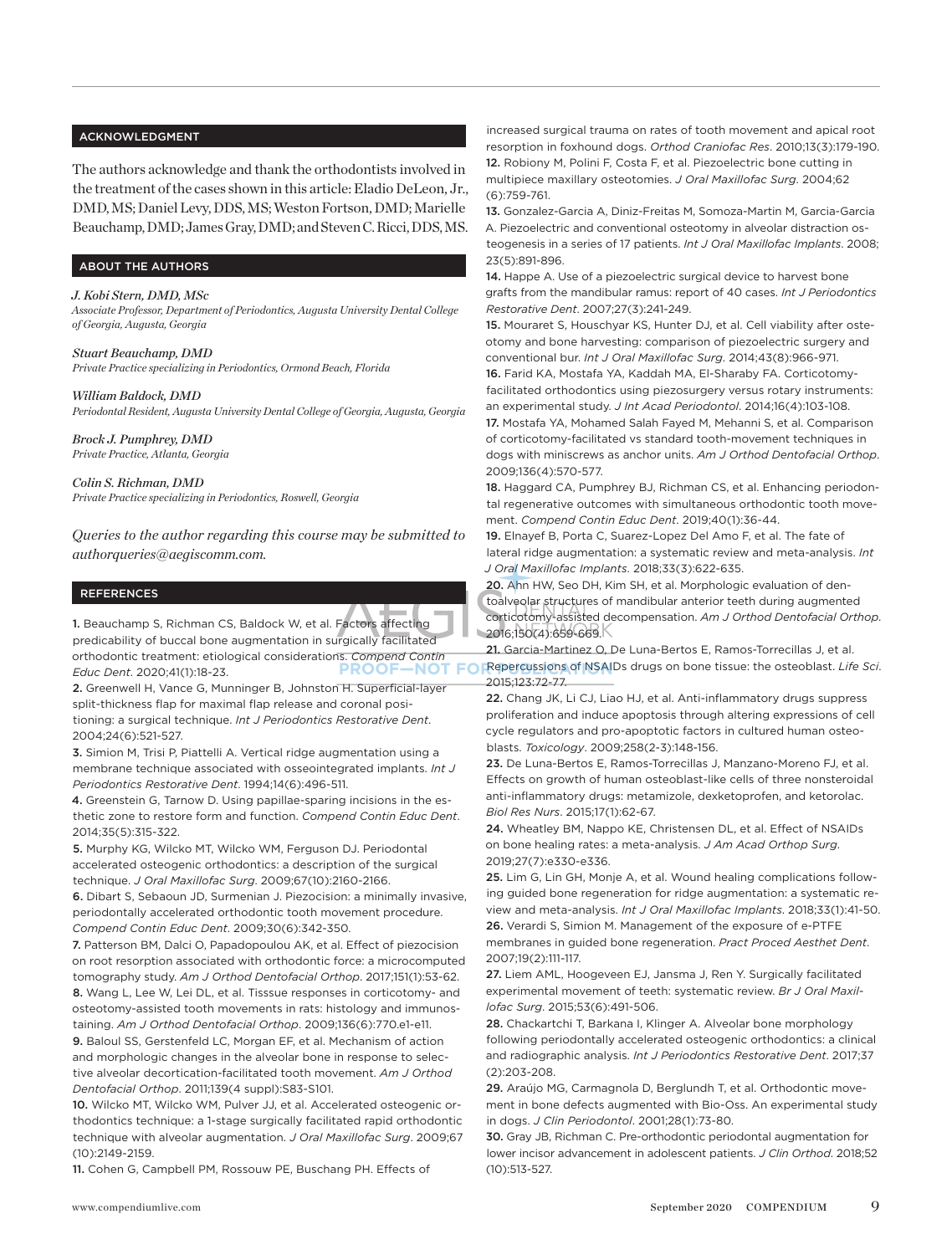31. Lee EA. Subperiosteal minimally invasive aesthetic ridge augmentation technique (SMART): a new standard for bone reconstruction of the jaws. *Int J Periodontics Restorative Dent*. 2017;37(2):165-173.

32. Mellonig JT. Enamel matrix derivative for periodontal reconstructive surgery: technique and clinical and histologic case report. *Int J Periodontics Restorative Dent*. 1999;19(1):8-19.

33. Simion M, Nevins M, Rocchietta I, et al. Vertical ridge augmentation using an equine block infused with recombinant human plateletderived growth factor-BB: a histologic study in a canine model. *Int J Periodontics Restorative Dent*. 2009;29(3):245-255.

34. Simion M, Rocchietta I, Dellavia C. Three-dimensional ridge augmentation with xenograft and recombinant human platelet-derived growth factor-BB in humans: report of two cases. *Int J Periodontics Restorative Dent*. 2007;27(2):109-115.

35. Suarez-Lopez Del Amo F, Monje A, Padial-Molina M, et al. Biologic agents for periodontal regeneration and implant site development. *Biomed Res Int*. 2015;2015:957518.

36. Temmerman A, Vandessel J, Castro A, et al. The use of leucocyte and platelet-rich fibrin in socket management and ridge preservation: a split-mouth, randomized, controlled clinical trial. *J Clin Periodontol*. 2016;43(11):990-999.

37. Miron RJ, Zucchelli G, Pikos MA, et al. Use of platelet-rich fibrin in regenerative dentistry: a systematic review. *Clin Oral Investig*. 2017;21 (6):1913-1927.

38. Ghanaati S, Herrera-Vizcaino C, Al-Maawi S, et al. Fifteen years of platelet rich fibrin in dentistry and oromaxillofacial surgery: how high is the level of scientific evidence? *J Oral Implantol*. 2018;44(6):471-492. 39. Camelo M, Nevins ML, Schenk RK, et al. Periodontal regeneration in human class II furcations using purified recombinant human platelet-derived growth factor-BB (rhPDGF-BB) with bone allograft. *Int J Periodontics Restorative Dent*. 2003;23(3):213-225.

40. Lynch SE, Williams RC, Polson AM, et al. A combination of plateletderived and insulin-like growth factors enhances periodontal regeneration. *J Clin Periodontol*. 1989;16(8):545-548. **PROOF—NOT FOR PUBLICATION**

41. Schwartz Z, Carnes DL Jr, Pulliam R, et al. Porcine fetal enamel matrix derivative stimulates proliferation but not differentiation of pre-osteoblastic 2T9 cells, inhibits proliferation and stimulates differentiation of osteoblast-like MG63 cells, and increases proliferation and differentiation of normal human osteoblast NHOst cells. *J Periodontol*. 2000;71(8):1287-1296.

42. Munoz F, Jiménez C, Espinoza D, et al. Use of leukocyte and plateletrich fibrin (L-PRF) in periodontally accelerated osteogenic orthodontics (PAOO): clinical effects on edema and pain. *J Clin Exp Dent*. 2016;8(2):e119-e124.

43. Ozturan S, Oztunc H, Keles Evlice B. Assessment of the soft tissue volumetric changes following acellular dermal matrix grafts with cone beam computerized tomography. *Quintessence Int*. 2015;46(2):171-178. 44. Harris RJ. A short-term and long-term comparison of root coverage with an acellular dermal matrix and a subepithelial graft. *J Periodontol*. 2004;75(5):734-743.

45. Tavelli L, Barootchi S, Di Gianfilippo R, et al. Acellular dermal matrix and coronally advanced flap or tunnel technique in the treatment of multiple adjacent gingival recessions. A 12-year follow-up from a randomized clinical trial. *J Clin Periodontol*. 2019;46(9):937-948.

46. Zubery Y, Goldlust A, Alves A, Nir E. Ossification of a novel crosslinked porcine collagen barrier in guided bone regeneration in dogs. *J Periodontol*. 2007;78(1):112-121.

47. Coscia G, Coscia V, Peluso V, Addabbo F. Augmented corticotomy combined with accelerated orthodontic forces in class III orthognathic patients: morphologic aspects of the mandibular anterior ridge with cone-beam computed tomography. *J Oral Maxillofac Surg*. 2013;71-(10): 1760.e1-e9.

48. Evans M, Tanna NK, Chung CH. 3D guided comprehensive approach to mucogingival problems in orthodontics. *Semin Orthod*. 2016;22(1):52-63. 49. Mandelaris GA, DeGroot BS, Relle R, et al. Surgically facilitated

orthodontic therapy: optimizing dentoalveolar bone and space appropriation for facially prioritized interdisciplinary dentofacial therapy. *Compend Contin Educ Dent*. 2018;39(3):146-156.

50. Wilcko WM, Wilcko T, Bouquot JE, Ferguson DJ. Rapid orthodontics with alveolar reshaping: two case reports of decrowding. *Int J Periodontics Restorative Dent*. 2001;21(1):9-19.

51. Gil APS, Haas OL Jr, Mendez-Manjon I, et al. Alveolar corticotomies for accelerated orthodontics: a systematic review. *J Craniomaxillofac Surg*. 2018;46(3):438-445.

52. Makki L, Ferguson DJ, Wilcko MT, et al. Mandibular irregularity index stability following alveolar corticotomy and grafting: a 10-year preliminary study. *Angle Orthod*. 2015;85(5):743-749.